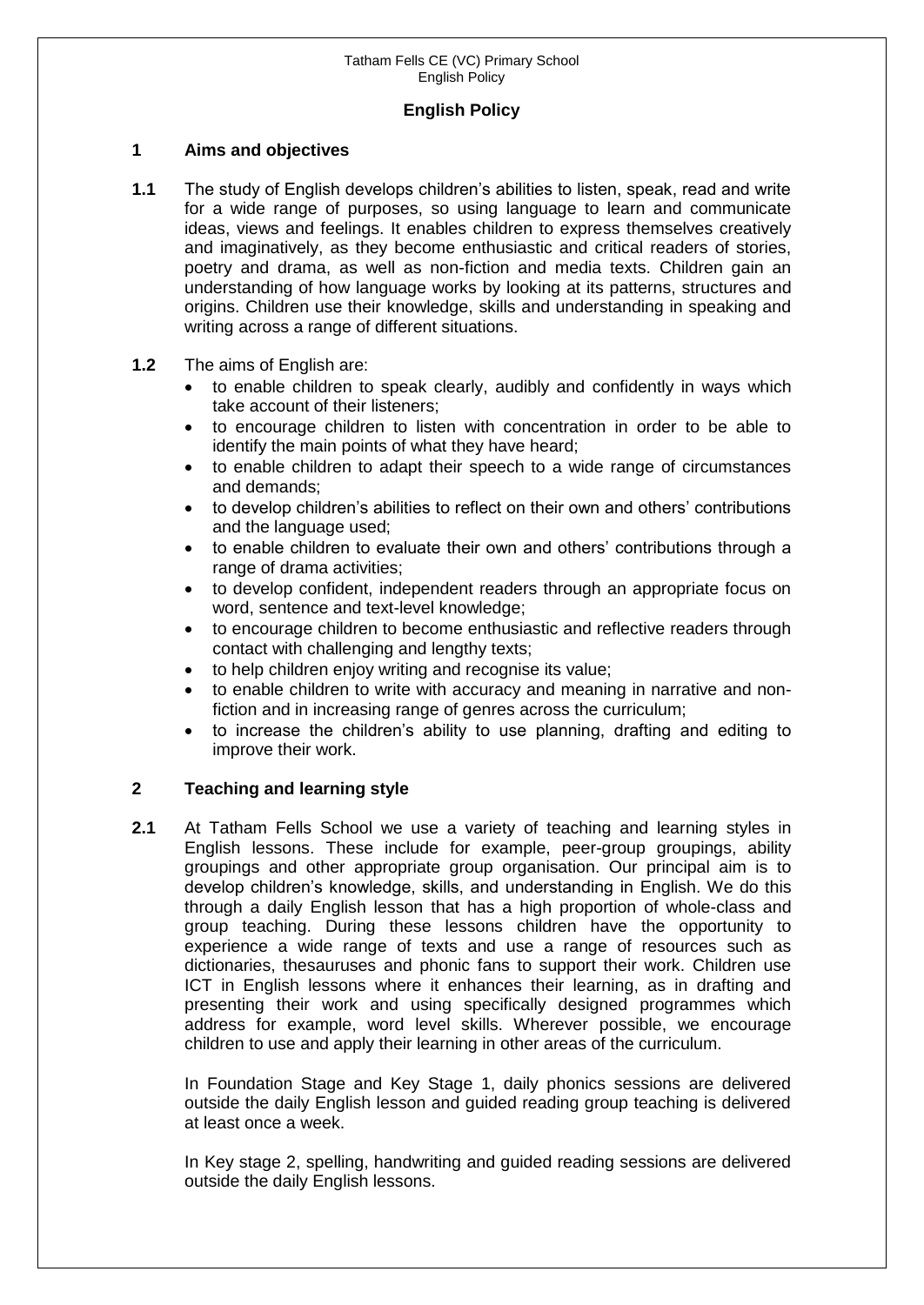**2.2** There are children of differing ability in all classes at Tatham Fells School. We recognise this fact and provide suitable learning opportunities for all children by matching the challenge of the task to the ability of the child. We achieve this through a range of strategies. In some lessons we do it through differentiated group work, while in other lessons we ask children to work from the same starting point before moving on to develop their own ideas. We use classroom assistants to support some children and to enable work to be matched to the needs of individuals. A range of intervention programmes are used to move pupils on in their learning.

## **3 English curriculum planning**

- **3.1** We use the National Curriculum as the basis for implementing the statutory requirements for English.
- **3.2** Our medium-term plans give details of the main teaching objectives for each term. These plans define what we teach and ensure an appropriate balance and distribution of work across each term. The English subject leader is responsible for keeping and reviewing these plans.
- **3.4** Class teachers complete a weekly (short-term) plan for the teaching of English. This lists the specific learning objectives for each lesson and gives details of how the lessons are to be taught. It also includes details of what each group of children will be learning. The class teacher keeps these individual plans, and they are discussed with relevant personnel, such as teaching assistants.

## **4 The Foundation Stage**

**4.1** We teach English in the Foundation Stage as an integral part of the school's work. The format for the daily lesson is similar to that used in the rest of the school. We relate the English aspects of the children's work to the objectives set out in the Early Learning Goals, which underpin the curriculum planning for children aged three to five. We give all children the opportunity to talk and communicate in a widening range of situations, to respond to adults and to each other, to listen carefully, and to practise and extend their range of vocabulary and communication skills. They have the opportunity to explore, enjoy, learn about, and use words and text in a range of situations.

## **5 Contribution of English to teaching in other curriculum areas**

**5.1** The skills that children develop in English are linked to, and applied in, every subject of our curriculum. The children's skills in reading, writing, speaking and listening enable them to communicate and express themselves in all areas of their work in school.

## **5.2 Mathematics**

English contributes significantly to the teaching of mathematics in our school. Children in the Foundation Stage develop their understanding of number, pattern, shape and space by talking about these areas with adults and other children. Children in Key Stage 1 meet stories and rhymes that rely on counting and sequencing. Children in Key Stage 1 and Key Stage 2 are encouraged to read and interpret problems in order to identify the mathematics involved. They explain and present their work to others during plenary sessions and they communicate mathematically through the developing use of precise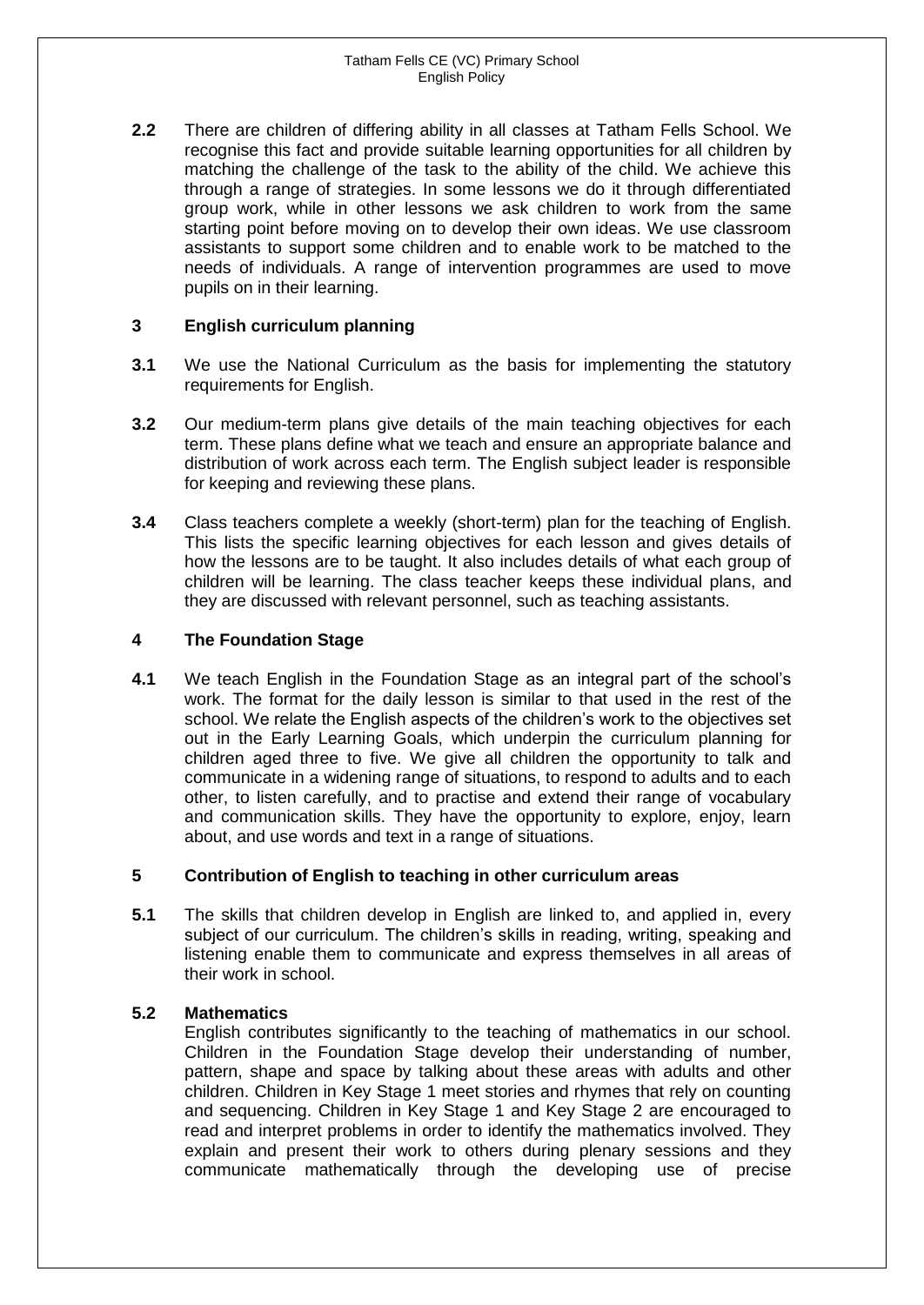mathematical language: this process is also aided by the use of mathematical dictionaries.

## **5.3 Information and communication technology (ICT)**

The use of ICT enables children to use and apply their developing skills in English in a variety of ways. Younger children use ICT as a source of information and as a way of enabling them to present their completed work effectively. Older children use the Internet when searching for information about a different part of the world, or when using desktop publishing to design a class newspaper. Children use the planning and proofing tools in a word processor when checking their draft work. We encourage all children to use ICT as a resource for learning, whenever they feel it is appropriate.

## **5.4 Personal, social and health education (PSHE) and citizenship**

English contributes to the teaching of personal, social and health education and citizenship. We encourage younger children to take part in class and group discussions on topical issues. In their science work they talk about things that improve their health and about rules for keeping them safe around the school. Older children research and debate topical problems and events. They discuss lifestyle choices and meet and talk with visitors who work within the school community. Planned activities within the classroom encourage children to work together and respect each other's views.

## **5.5 Spiritual, moral, social and cultural development**

The teaching of English develops skills through which our children can give critical responses to the moral questions they meet in their work. Their understanding and appreciation of a range of texts brings them into contact with their own literary heritage and texts from other cultures. The organisation of lessons allows children to work together and gives them the chance to discuss their ideas and results.

## **6 Teaching English to children with special needs**

- **6.1** At Tatham Fells School we teach English to all children, whatever their ability. English forms part of the school curriculum policy to provide a broad and balanced education to all children. Teachers provide learning opportunities matched to the needs of children. Work in English takes into account the targets set for individual children in their Individual Education Plans (IEPs). Teachers provide help with communication and literacy through:
	- using texts that children can read and understand;
	- using visual and written materials in different formats;
	- using ICT, other technological aids and taped materials;
	- using amanuenses when and where appropriate.

## **7 Assessment and recording**

**7.1** Teachers assess children's work in English in three phases. The formative assessments that teachers make as part of every lesson help teachers to adjust their daily plans. Teachers match these short-term assessments closely to the teaching objectives. They use medium-term assessments to measure progress against the key objectives, and to help them plan for the next unit of work. Teachers make summative assessments towards the end of the school year, and they use these to assess progress against school and national targets. With the help of these long-term assessments (Non-Statutory SATs and End of Key Stage SATs), teachers are able to set targets for the next school year and